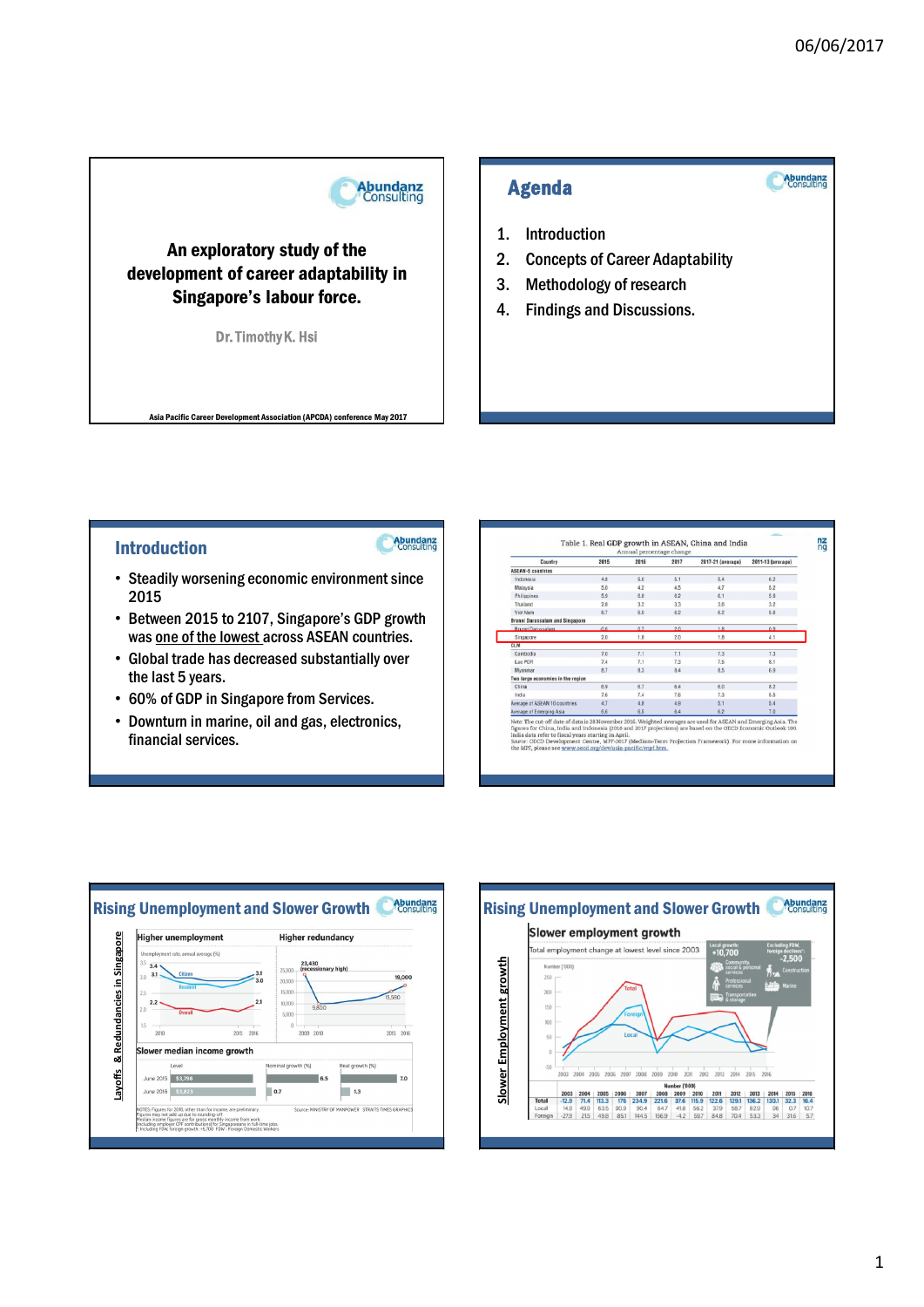**Abundanz**<br>Consulting

#### Abundanz The Changing Economy in Singapore





technology disruption. Labour force in Singapore needs to adapt quickly to the

upcoming changes.

## Research Question

- How do individuals in Singapore develop and manage career adaptability during career transitions?
- What are strategies adopted that eases the transition process?

## Concepts of Career Adaptability

• Frank Parson's Person-Environment fit dictum (1909).



- Many career counsellors/coaches and institutions are still using this approach for 21st Century career guidance
- Volatile nature of the global economy and technological advances require clients to learn new skills and adjust to new career realities.



## **Concepts of Career Adaptability Creations**

- Adapt = "to fit" (Latin)
- Suggests flexibility in responding to the environment



Quality of being able to change without great difficulty, to fit new or changed circumstances.

## **Concepts of Career Adaptability Creamdanz**

• Career adaptability is seen as "readiness to cope with the predictable tasks of preparing for and participating in the work role and with the **unpredictable** adjustments prompted by changes in work and working conditions (Savickas, 1997, p.254).



## **Concepts of Career Adaptability Concepts of Career Adaptability Concepts**

- Willingness to change behaviours, feelings and thoughts in response to environmental demands (Fugate, Kinicki, & Ashforth, 2004).
- Adaptability is essential to success in the current era of career insecurity (Hall, 2004).
- Adaptable individuals have a high tolerance for uncertainty and ambiguity and are comfortable in novel situations and across organisational boundaries (O'Connell, 2007).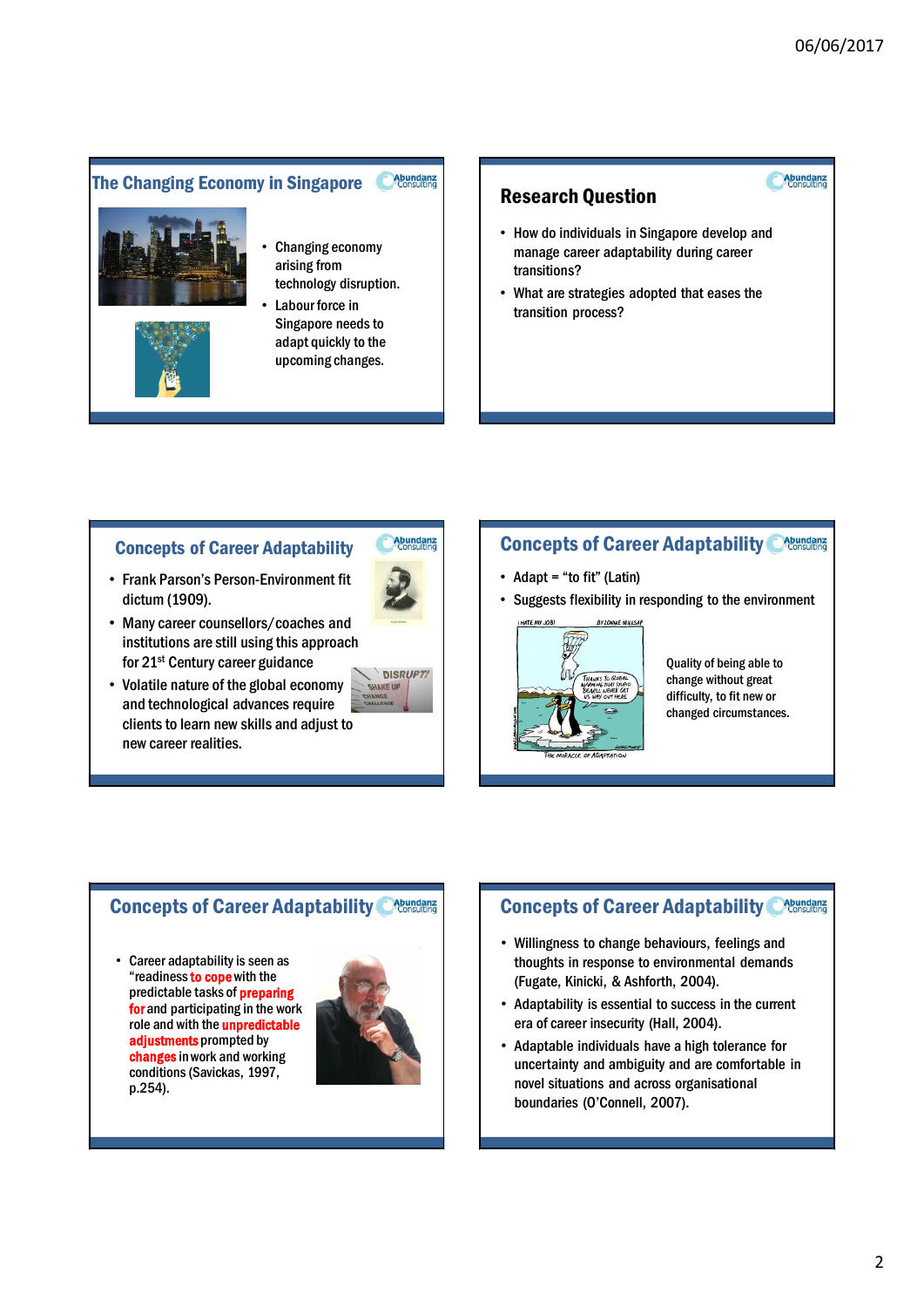**Abundanz**<br>Consulting

Abundanz

**Abundanz**<br>Consulting

### **Abundanz**<br>Consulting Concepts of Career Adaptability

- Embedded within career adaptability is the concept of "proactive personality".
- Proactive individuals are able to affect environmental change and are unimpeded by situational contraints (Seibert, Grant & Kramer, 1999).
- Career adaptability is a competency that individuals can prepare and develop over time.

## Methodology

- Thematic analysis of data collected from 5 semistructured interviews of participants from different industries
	- Media
	- Construction
	- Automotive – Mining
	- Shipping
- All 5 have experienced being made redundant, retrenched & reassigned to relatively insignificant roles within their companies.



#### Internal attributes–

- Proactive attitudes towards career transitions
	- Positive mindset and personal language
	- Changing or adopting new behaviours towards career goals • Open-ness towards seeking & receiving help
	- (emotional/psychological and career assistance)
- Career Identity awareness
	- Rediscovering VIPS
	- Education/training background

Findings and Discussion

• Life experiences

#### Abundanz Positive mindset and personal language

"when you lose your job, you'll feel lost, lonely and frustrated. You keep thinking negative thoughts. You're right at the bottom…I chose to go forward, keep looking forward, I cannot give up hope" (Participant 1) "From feeling depressed, I begin to

> GENERATE SUGATIS GENENATE<br>LINGS AND ATTRACT<br>: EXPERIENCES.



start thinking positively. I start to apply positive words. The right words, positive words… I begin to learn to take away all these negative words in my mind" (Participant 3)

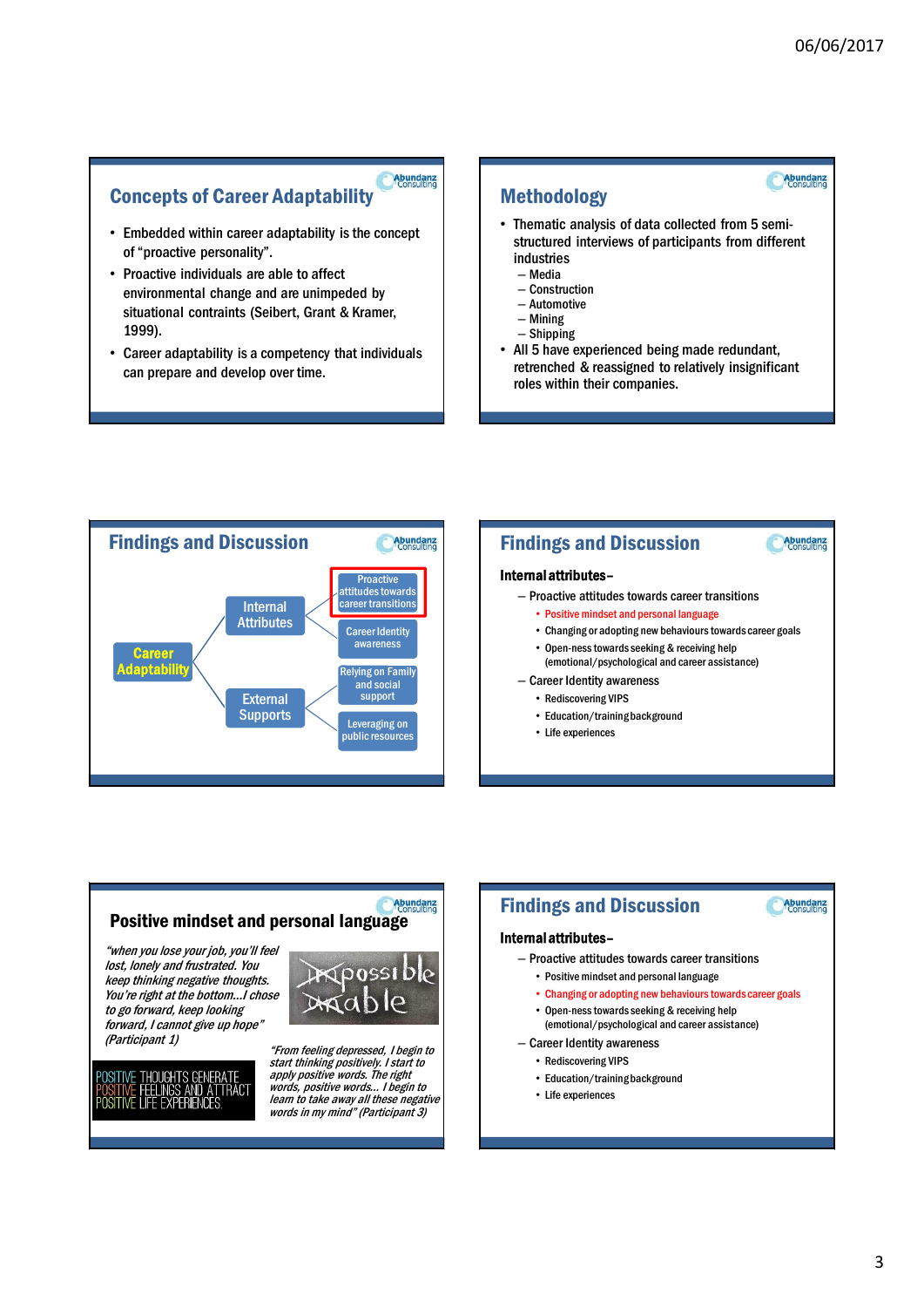**Abundanz**<br>Consulting

## **Changing or adopting new behaviours** Abundanz towards career goals

"I'm 48 but I still choose to learn new approaches. I eat humble pie. Instead of talking the way I used to for the last 20 years as the boss, I learnt to suggest, to be mellow and talk humbly" (Participant 4)



## Findings and Discussion

#### Internal attributes–

- Proactive attitudes towards career transitions
	- Positive mindset and personal language
	- Changing or adopting new behaviours towards career goals
	- Open-ness towards seeking & receiving help
	- (emotional/psychological and career assistance)
- Career Identity awareness
	- Rediscovering VIPS
	- Education/training background
	- Life experiences





## Findings and Discussion

**Abundanz**<br>Consulting

#### Internal attributes–

- Proactive attitudes towards career transitions
	- Positive mindset and personal language
	- Changing or adopting new behaviours towards career goals
	- Open-ness towards seeking & receiving help (emotional/psychological and career assistance)
- Career Identity awareness
	- Rediscovering VIPS
	- Education/training background
	- Life experiences

## Career Identity Awareness





"After attending the career facilitation workshop, my eyes were opened to what my career capabilities were. I now know what my VIPS was. I know what motivates me, I know what are my values, I have become more aware of who I am. I can adapt to any jobs as long as it is aligned to who I am" (Participant 2)